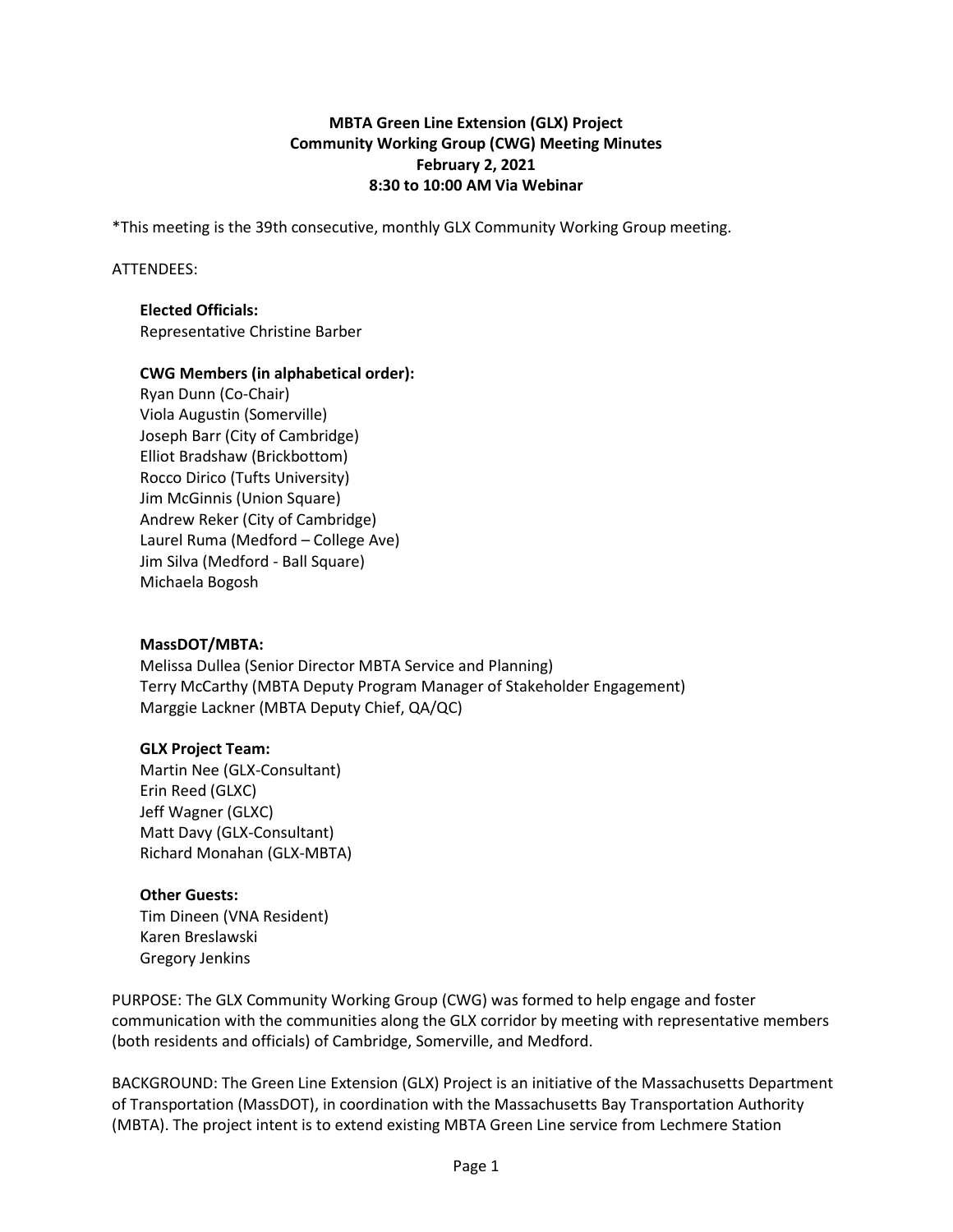through the northwest corridor communities of Cambridge, Somerville, and Medford. The goals of the project are to increase mobility; encourage public transit usage; improve regional air quality; ensure a more equitable distribution of transit services; and support opportunities for sustainable development.

Terry McCarthy welcomed everyone to the meeting and provided a safety moment on home emergency preparedness including having a fire extinguisher in your kitchen and planning escape routes and muster points in case of a fire. He proceeded to deliver the latest data on COVID-19 impacts at the MBTA. He then introduced Marggie Lackner, Deputy Chief of QA/QC at the MBTA who presented an update on the GLX Arts Program.

### **Arts presentation: Marggie Lackner**

As the stations are different, so is the artwork different. Artists selected for the original design were engaged to work on the current project. The selection committee included representatives from the Cambridge, Somerville and Medford arts councils, as well as the architects and MBTA representatives.

The artists have stuck with the project through many years and many changes to develop their primary artwork. They have also generously provided designs for porcelain enamel panels on the platforms.

The GLX team has worked persistently to make this happen – not easy in a design-build situation. The MBTA Wayfinding Team has also helped to make not only the historic interpretive panels beautiful but has also lent their skills to make the artwork a reality. The following is a summary/status of each location.

**Lechmere Station Randal Thurston**

# **Field Notes**

Ceramic printing on glass, and porcelain enamel panels

Inspired by the terrain that exists just beyond Lechmere Station, *Field Notes* takes its name from the practice of observation and reflection that naturalists use to understand the world. By taking and keeping records of the migratory patterns of birds, the river's ebb and flow, and the cyclical rhythms of flowers and trees, we develop both knowledge and memory of a place and its inhabitants.

These vignettes feature the flora and fauna found in North Point Park throughout the year. In the background are excerpts from the notebooks of William Brewster, a  $19<sup>th</sup>$  century Ornithologist who spent his life studying the birds of Cambridge, Somerville and the surrounding area.

Randal's interest in creating artwork that incorporates nature comes from a sensibility that is very much like Brewster's. By paying attention to both wing and leaf, he gets a clearer sense and deeper understanding of his place in the world.

\_\_\_\_\_\_\_\_\_\_\_\_\_\_\_\_\_\_\_\_\_\_\_\_\_\_\_\_\_\_\_\_\_\_\_\_\_\_\_\_\_\_\_\_\_\_\_\_\_\_\_\_\_\_\_\_\_\_\_\_\_\_\_\_\_\_\_\_\_\_\_\_\_\_\_\_\_\_

### **Status**

Glass under construction, PE panels in fabrication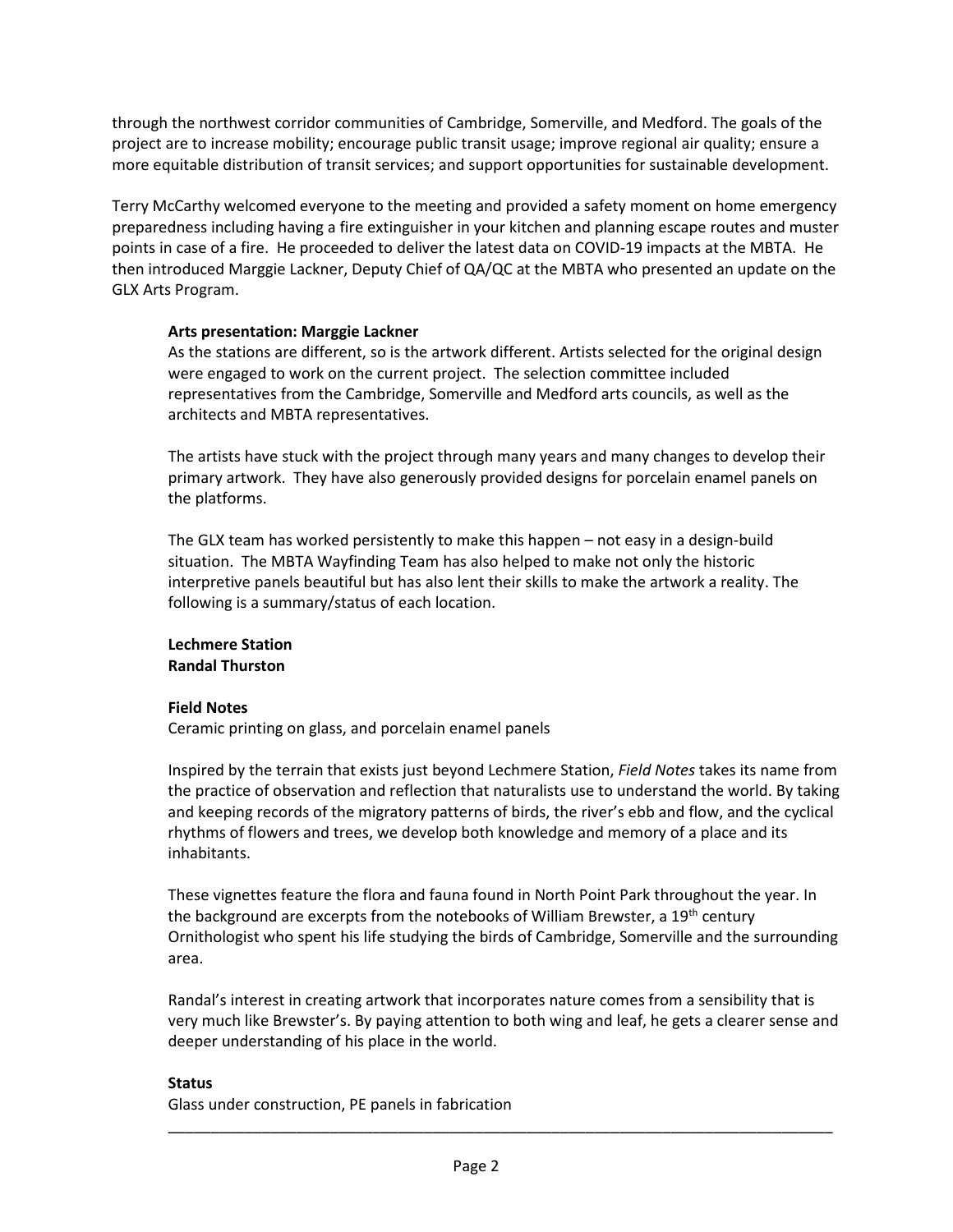### **Union Square Station Matt Trimble**

#### **Passage**

Station Entryway Printed in GFRC with Steel Frame. Porcelain enamel panels that will provide photodocumentation of the 3-D printing process.

#### **Status**

Entryway in shop drawings – PE panels will be delayed.

#### **East Somerville Nadir Tehrani**

#### **Domino Frame in Tension**

Stabilized aluminum foam, steel, and porcelain enamel panels

Located at the crossroads of pedestrian paths, a vehicular underpass, and the rail line, the Domino Frame in Tension serves as a landmark for the Somerville community and a way-finding device for the Green Line Station.

\_\_\_\_\_\_\_\_\_\_\_\_\_\_\_\_\_\_\_\_\_\_\_\_\_\_\_\_\_\_\_\_\_\_\_\_\_\_\_\_\_\_\_\_\_\_\_\_\_\_\_\_\_\_\_\_\_\_\_\_\_\_\_\_\_\_\_\_\_\_\_\_\_\_\_\_\_\_

The change in scale and orientation from base to top make for a variety of readings from the many approaches to the structure: a flat billboard from one orientation and a needle pointing to the sky in another.

The installation inverts structural assumptions, delicately balancing the largest and heaviest element at the highest point, adopting tensile wires to maintain stability. Aluminum foam panels produce a lightness of material in direct contradiction with its assumed structural needs.

\_\_\_\_\_\_\_\_\_\_\_\_\_\_\_\_\_\_\_\_\_\_\_\_\_\_\_\_\_\_\_\_\_\_\_\_\_\_\_\_\_\_\_\_\_\_\_\_\_\_\_\_\_\_\_\_\_\_\_\_\_\_\_\_\_\_\_\_\_\_\_\_\_\_\_\_\_\_

### **Status**

Frame in shop drawings, and PE panels in fabrication

#### **Magoun Square Station Aaron Stephan**

#### **Unfolding Light** - a series of solar-powered light fixtures

This artwork acts as a frame, allowing one to see the entirety of the site, its architecture, and community with fresh eyes. This act of renewed seeing is the point of departure for the installation. Train stations act as significant portals between community and travel. Unfolding Light celebrates this transition while anchoring your arrival and departure.

Each individual pole is bent in a way that results in a graceful and organic transition running the length of the ramp. Reminiscent of a tree canopy, or a light-filled tunnel, it marks your arrival and departure from Somerville with a welcoming and beautiful experience. In this way, it will both illuminate and create a visual anchor for Magoun Station and the surrounding communities.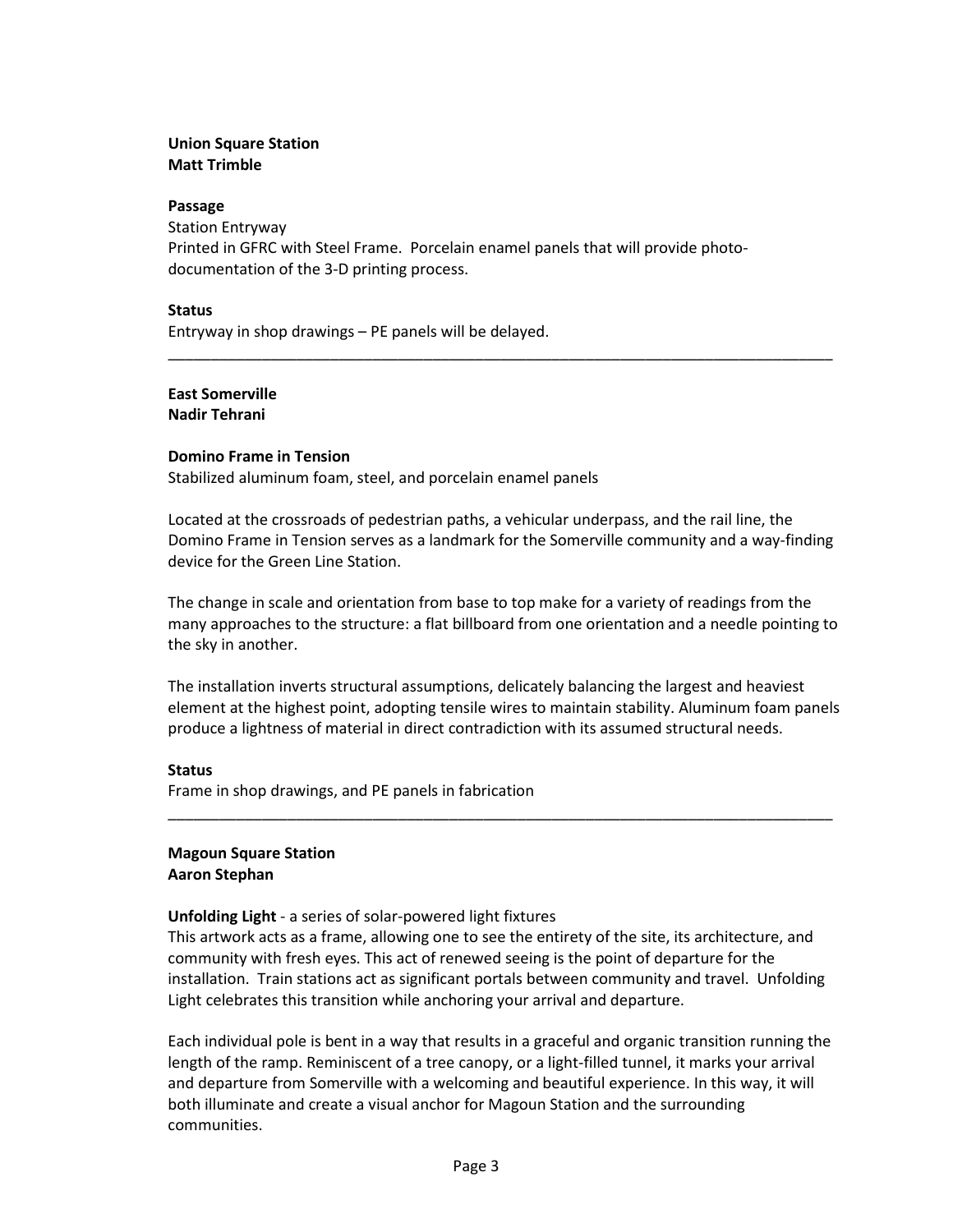#### **But A Name -** Porcelain enamel panels

It is inspired by the run-down remnant of a former paper manufacturing building adjacent to the site. It had become a unique training ground for local graffiti artists. The interior was layered with years of beautiful wall paintings created mostly for practice, and for other graffiti artists to appreciate. But A Name… is an imagined wall of tags by iconic artists like Frida Kahlo, Jasper Jones, and Lee Krasner.

As an art student in New York in the early 90's Aaron was immersed in beautiful, often fleeting street art that spoke directly to the community. This posed a dynamic contrast to the established cannon of artists he was learning about. While equally beautiful, they lacked the immediacy and brilliance of the graffiti. This work brings these two traditions together in a celebration of their shared ideals and exceptional impact on our daily lives.

\_\_\_\_\_\_\_\_\_\_\_\_\_\_\_\_\_\_\_\_\_\_\_\_\_\_\_\_\_\_\_\_\_\_\_\_\_\_\_\_\_\_\_\_\_\_\_\_\_\_\_\_\_\_\_\_\_\_\_\_\_\_\_\_\_\_\_\_\_\_\_\_\_\_\_\_\_\_

#### **Status**

In shop drawings and fabrication

### **Ball Square Station Christine Vaillancourt**

#### **Tour Jeté Series**

Ceramic printing on glass, and porcelain enamel panels

Christine's inspiration for art at Ball Square Station came from the neighborhood's colorful shingled houses adorned with angular rooflines and railed porches. The result was a series of 45" x 90" paintings, *Tour Jeté I, II and III*, which provided the imagery for the elevator glass. The work illustrates her style of geometric abstraction with dancing motifs reminiscent of machinery, automation and movement. Two of the paintings are re-created in enamel on the train platform.

The transportation industry is part of Christine's family history. Two great-grandfathers designed or built horse-drawn carriages in Amesbury, MA, and her grandfather, father and uncle all designed automobiles and airplanes in Detroit. With her first public art project at Ball Square Station, she is delighted to continue her family's connection to transportation through her art.

\_\_\_\_\_\_\_\_\_\_\_\_\_\_\_\_\_\_\_\_\_\_\_\_\_\_\_\_\_\_\_\_\_\_\_\_\_\_\_\_\_\_\_\_\_\_\_\_\_\_\_\_\_\_\_\_\_\_\_\_\_\_\_\_\_\_\_\_\_\_\_\_\_\_\_\_\_\_

**Status** Both in fabrication

# **Tufts/Medford Station Nancy Selvage**

**Speeding Green Line**  Ceramic printing on glass

Located above the entrance to the station, this sculptural installation simulates the blurred visual effect of looking at a green landscape from a moving train. It is comprised of two parallel glass panels: each 2' high x 22' long, and spaced 3.75" apart.